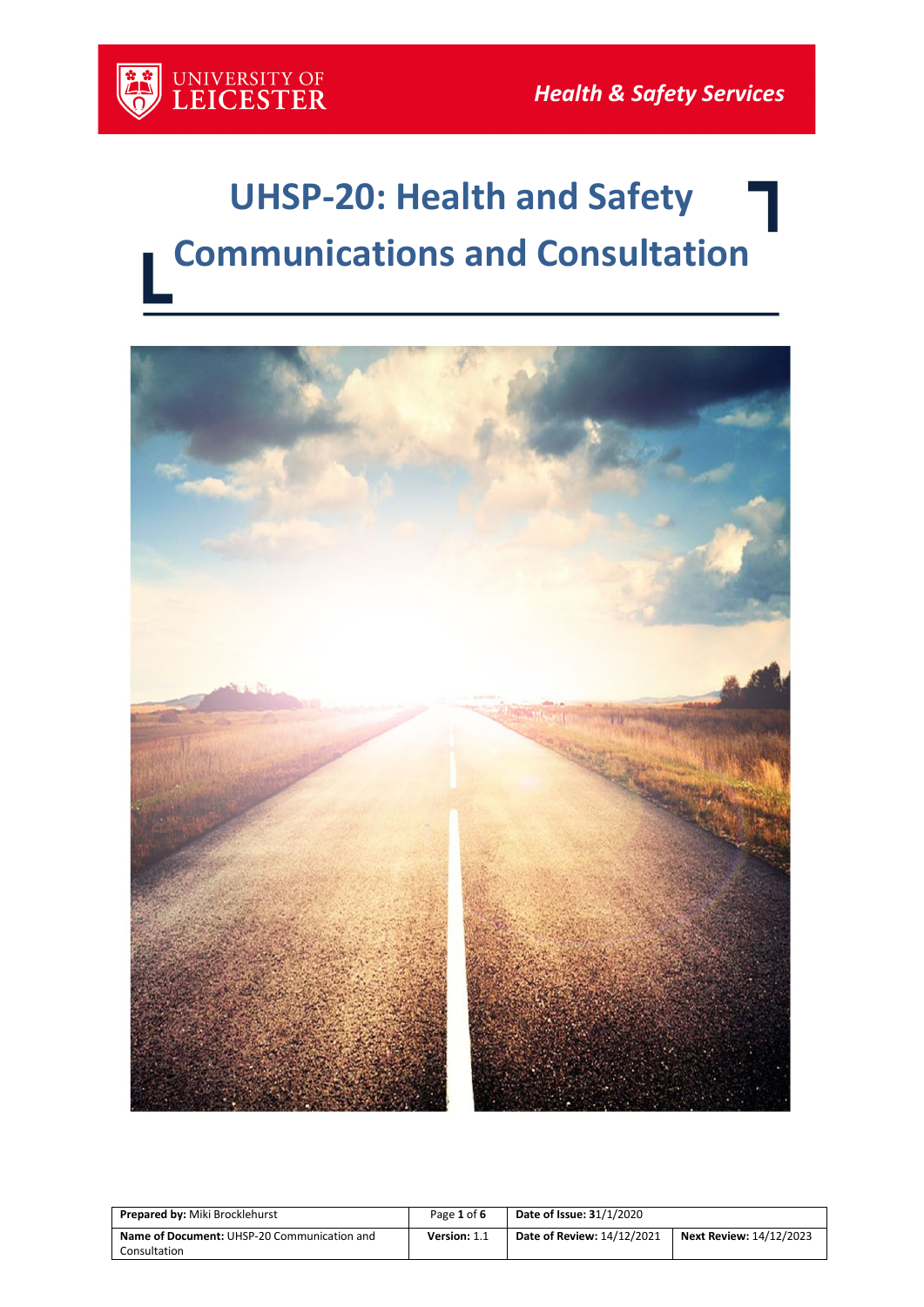

# **1.Objective**

To establish an effective process to communicate health and safety matters to the University of Leicester staff, students and interested parties, and to consult with the University staff and their representatives on such matters, enabling the University to comply with the regulations below

- The Safety Representatives and Safety Committees Regulations 1977 (as amended)
- The Health and Safety (Consultation with Staff) Regulations 1996 (as amended)

# **2.Scope**

This policy is relevant to all communications regarding health and safety matters at the University.

# **3.Responsibilities**

## **The Executive Board**

• Ensures that the above objectives are met and all communications related to the University's safety is accurate and timely and reaches its staff and those who are affected by its undertakings.

## **The University Health and Safety Committee**

- Meet quarterly
- Review and approves policies related to the University safety management system
- Ensure that the relevant outputs of the committee are communicated out to relevant stakeholders
- Approve terms of reference for itself and its sub committees and working groups

## **Heads of Colleges and Divisions**

- Disseminates the relevant communications to their area of responsibility in a timely manner.
- Ensures that there is effective consultation and cooperation with appointed trade union representatives within their College/Division and arrangements exist to allow staff and students to raise health and safety matters
- Ensures that there is a suitable means of disseminating health and safety information relevant to their college/division
- Ensure the College Committees meet according to the agreed schedule

#### **Director of Health and Safety**

- Ensures that the content and dispatch of the safety communication is accurate, appropriate and timely and that stakeholders for targeted communications are correctly identified
- Acts as key contact, co-ordinator and facilitator for the trade union safety representatives
- Liaises with relevant enforcing bodies

#### **Heads of Schools, Department or Corporate Service Divisions**

• Responsible for communicating health and safety matters to their teams and communicating matters raised by their teams to the relevant committee/meeting. Also responsible for holding local health and safety committee meetings or ensuring health and safety is a standing agenda item on team meetings

| <b>Prepared by: Miki Brocklehurst</b>       | Page 2 of 6         | <b>Date of Issue: 31/1/2020</b> |                                |
|---------------------------------------------|---------------------|---------------------------------|--------------------------------|
| Name of Document: UHSP-20 Communication and | <b>Version: 1.1</b> | Date of Review: 14/12/2021      | <b>Next Review: 14/12/2023</b> |
| Consultation                                |                     |                                 |                                |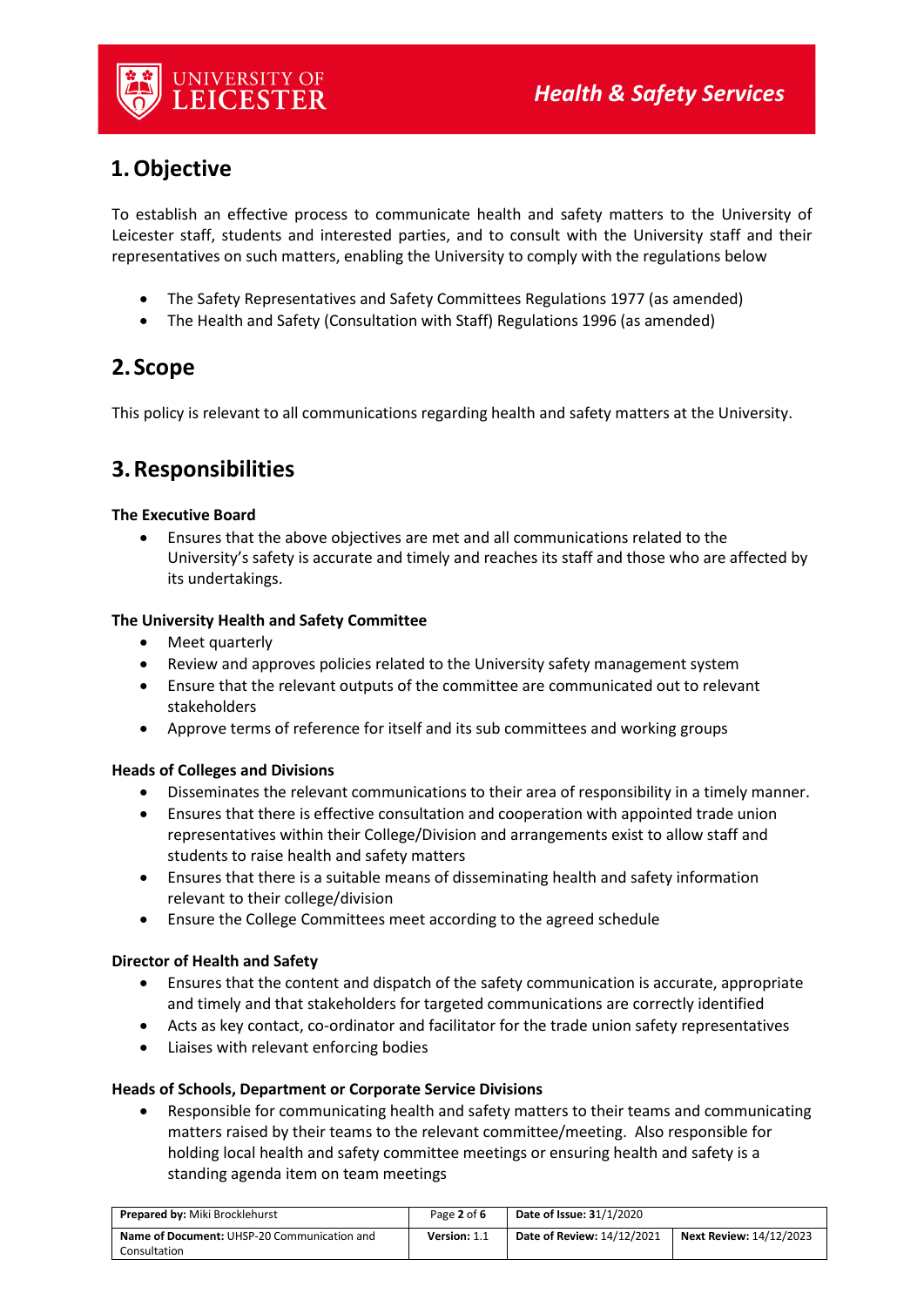#### **Managers & Principal Investigators**

UNIVERSITY OF<br>LEICESTER

• Responsible for communicating health and safety matters to their teams and communicating matters raised by their teams to the relevant committee/meeting

#### **Trade Union Representatives**

- Represents all staff (including non-unionised staff) on the health and safety matters as agreed with the University
- In accordance with the above regulations and agreement with the University, attend the University Health and Safety Committee and College Health and Safety Committee meetings
- Ensure any changes in their safety representation are informed to the Director of Health and Safety

#### **All staff**

• Actively seeks communication from available channels and cooperates with the University as required

# **4. Procedure**

The University's internal and external communications relevant to its health and safety management system consists of the gathering, updating and dissemination of information for various purposes as seen below, and must be available when required. The University must retain documented information as evidence of its communications, as appropriate.

#### **4.1 Communications**

#### **4.1.1 Internal communication**

Health and Safety Services will ensure that it communicates clearly with the wider University on matters including but not limited to:

- Management's commitment to the health and safety management system
- The identification of significant hazards and risks
- Relevant regulatory changes and development
- Health and safety objectives and programmes to achieve them
- Incident investigation
- Progress in eliminating hazards and associated health and safety risks
- Operational changes that might impact the health and safety management system
- Progress with consultation and participation of workers
- Objectives and targets

The primary form that this communication will take is via the Health and Safety Services website. The other forms of internal communication include:

- The Health and Safety Law poster displayed in prominent positions in all work places
- Signage
- Internal training including new employee induction (refer to UHSP-04 Information, Instruction, Training & Supervision policy)
- Campaigns or awareness initiatives
- Toolbox talks
- Displays/Notice boards

| <b>Prepared by: Miki Brocklehurst</b>              | Page 3 of 6  | <b>Date of Issue: 31/1/2020</b>   |                                |
|----------------------------------------------------|--------------|-----------------------------------|--------------------------------|
| <b>Name of Document:</b> UHSP-20 Communication and | Version: 1.1 | <b>Date of Review: 14/12/2021</b> | <b>Next Review: 14/12/2023</b> |
| Consultation                                       |              |                                   |                                |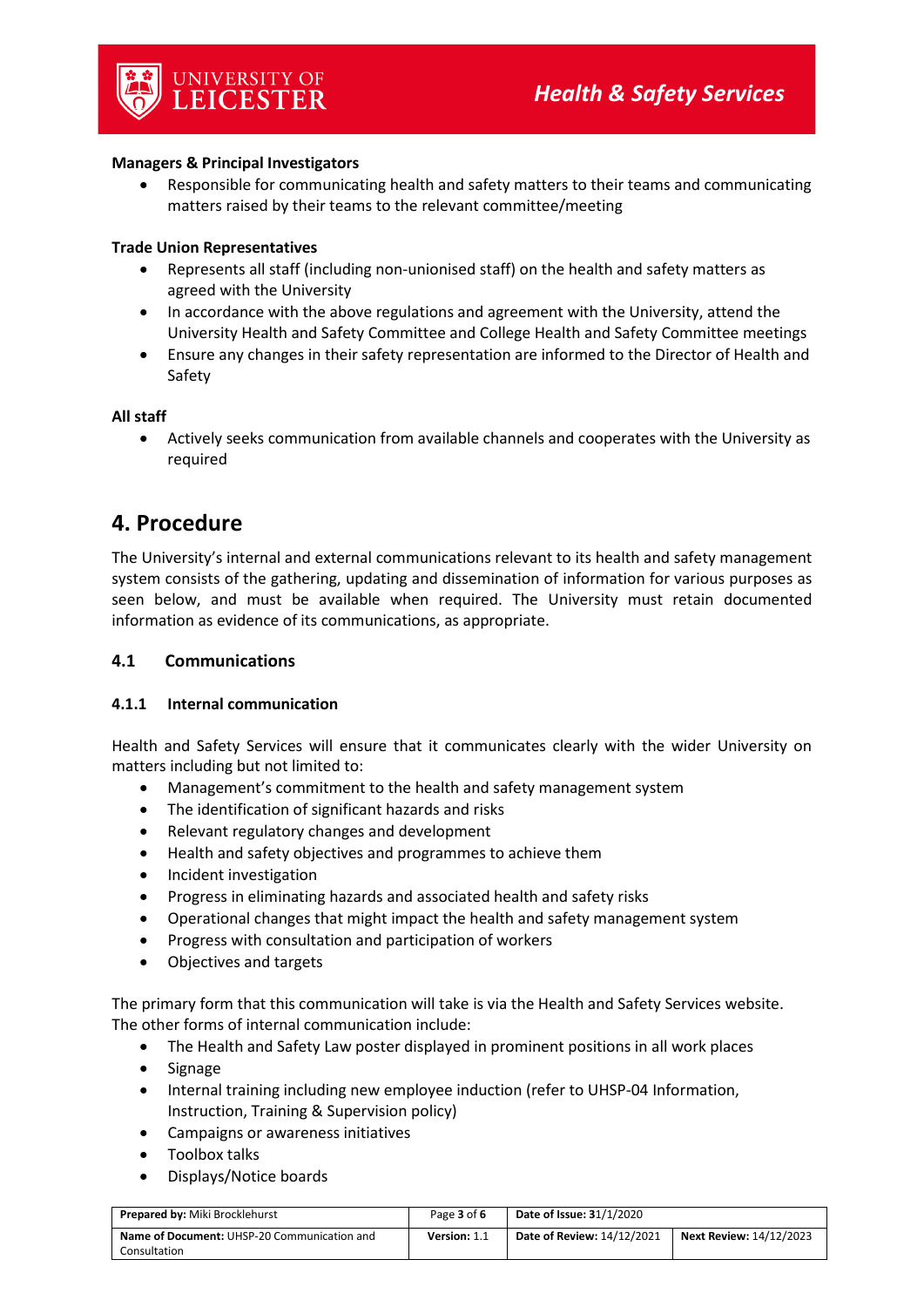

- Focus Groups/ Workshops
- News Letters

## **4.1.2 External communication**

The University has a process in place for receiving, documenting and responding to relevant communications from external stakeholders, where appropriate. Communications with relevant external bodies in relation to health and safety management include:

- Standard reporting at various intervals
- Liaising with enforcing authorities
- Inspections
- Notifications

Such communication with enforcing authority shall be conducted under the direction of the Director of Health and Safety in consultation with the Registrar where appropriate.

Contractors, suppliers and other visitors to the University are also a key part of its external stakeholders. The extent of the communication should be proportional to the health and safety risks faced by these parties. Contents of the communication includes:

- Contracts
- Information on a contractor's health and safety management system and previous health and safety performance and history of notifiable incidents
- Induction

Hosting organisation, College, Divisions and Departments are responsible for ensuring their visitors /contractors are suitably communicated and inducted. More information regarding this can be found in the policy and procedure UHSP-28a Contractor Management.

#### **4.1.3 Information not communicated**

The University and its safety representatives will not disclose any information which may:

- Be against the interest of national security
- Fail to observe a prohibition imposed by a regulatory authority
- Specifically relate to an individual unless a disclosure consent is given
- Cause damage to the University's or others' undertakings for reasons other than its effect on health and safety
- Bring into disrepute a prosecution or defence which has legal proceedings
- Allow the inspection of any document or part of a document not related to health and safety

## **4.2 Consultation**

The University consults with its staff and their representatives on the following:

- The introduction of any measures which may substantially affect their health and safety at work
- Arrangements for having competent people to help them comply with health and safety laws
- The information related to the risks and dangers arising from their work, measures to reduce or remove these risks and what staff should do if they are exposed to a risk
- The planning and organisation of health and safety training

| <b>Prepared by: Miki Brocklehurst</b>              | Page 4 of 6  | <b>Date of Issue: 31/1/2020</b>   |                                |
|----------------------------------------------------|--------------|-----------------------------------|--------------------------------|
| <b>Name of Document: UHSP-20 Communication and</b> | Version: 1.1 | <b>Date of Review: 14/12/2021</b> | <b>Next Review: 14/12/2023</b> |
| Consultation                                       |              |                                   |                                |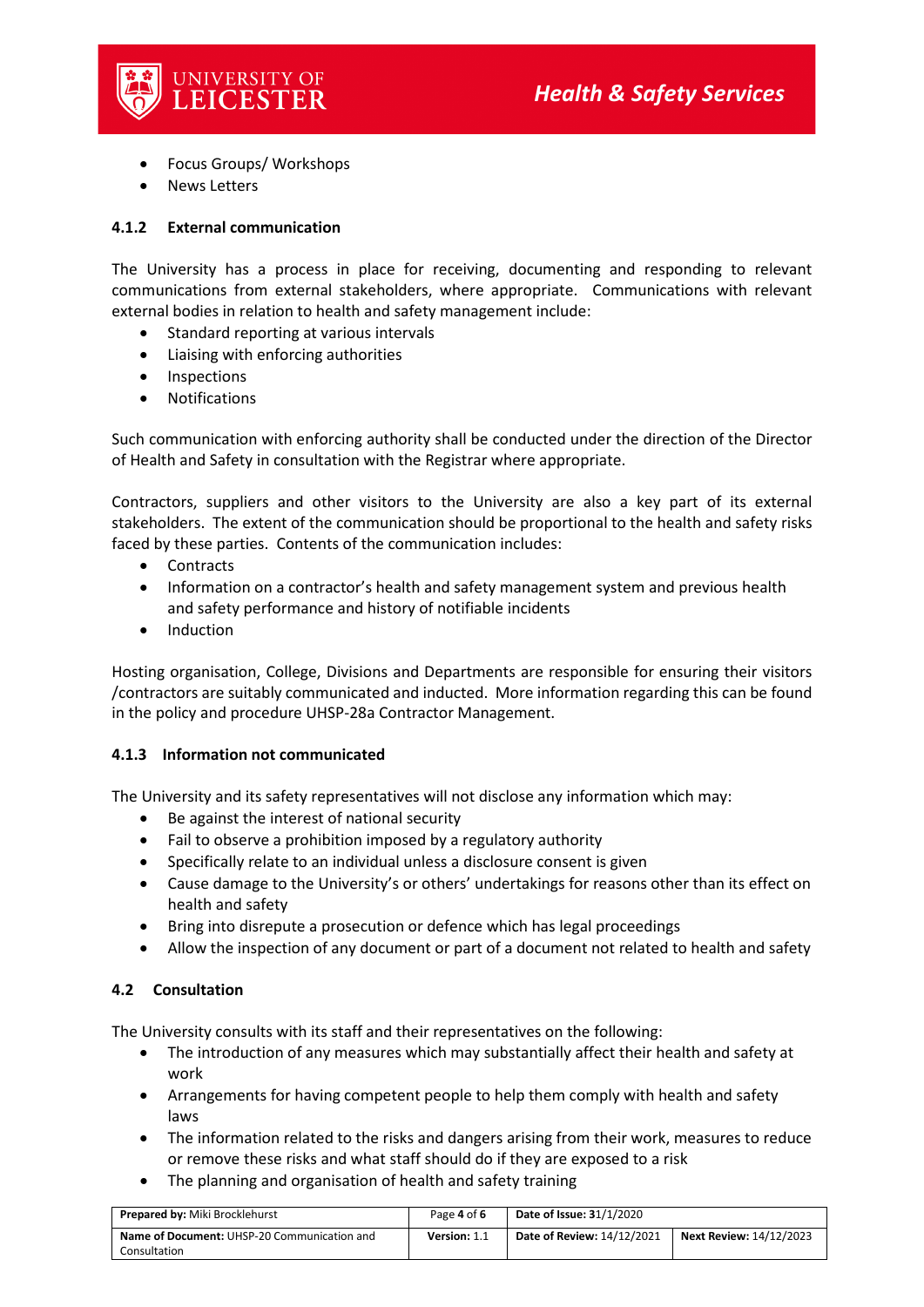

In principle, most consultation takes place at a local level with the staff affected by the change as part of local meeting agenda. For changes affecting a large number of staff or the University on the whole, formal consultation takes place in the form of the University Health and Safety Committee or the College/Professional Services Health and Safety Committee meeting, with the trade union representatives. Where necessary, specific consultation groups may be set up to consult stakeholders on the changes/development of specific issues.

Dissemination of relevant information as a result of these consultations should be carried out by Heads of College/Division.

### **4.2.1 Health and Safety Committee Structure**

UNIVERSITY OF LEICESTER



The University structures its formal consultation process as below:

Membership and terms of reference for each committee are defined and approved by its members, to which any changes will be discussed and formally concurred within a committee. Members should make an utmost effort to attend these meetings to ensure timely dissemination and escalation of relevant information. Committee meeting agenda must be issued out to members at least one week in advance and meeting minutes no later two weeks after the meeting.

# **5. Revision History**

| Date of Issue                  | <b>Version number</b>                       | <b>Amendments Made</b> |                                                             |                            |                                |
|--------------------------------|---------------------------------------------|------------------------|-------------------------------------------------------------|----------------------------|--------------------------------|
| 31/01/2020                     | 1.0                                         | First issue            |                                                             |                            |                                |
| 14/12/2020                     | 1.1                                         |                        | Minor amendment: 4.1.1 addition of the policy reference no. |                            |                                |
|                                |                                             |                        |                                                             |                            |                                |
|                                |                                             |                        |                                                             |                            |                                |
|                                |                                             |                        |                                                             |                            |                                |
| Prepared by: Miki Brocklehurst |                                             |                        | Page 5 of 6                                                 | Date of Issue: 31/1/2020   |                                |
|                                | Name of Document: UHSP-20 Communication and |                        | Version: 1.1                                                | Date of Review: 14/12/2021 | <b>Next Review: 14/12/2023</b> |
| Consultation                   |                                             |                        |                                                             |                            |                                |
|                                |                                             |                        |                                                             |                            |                                |